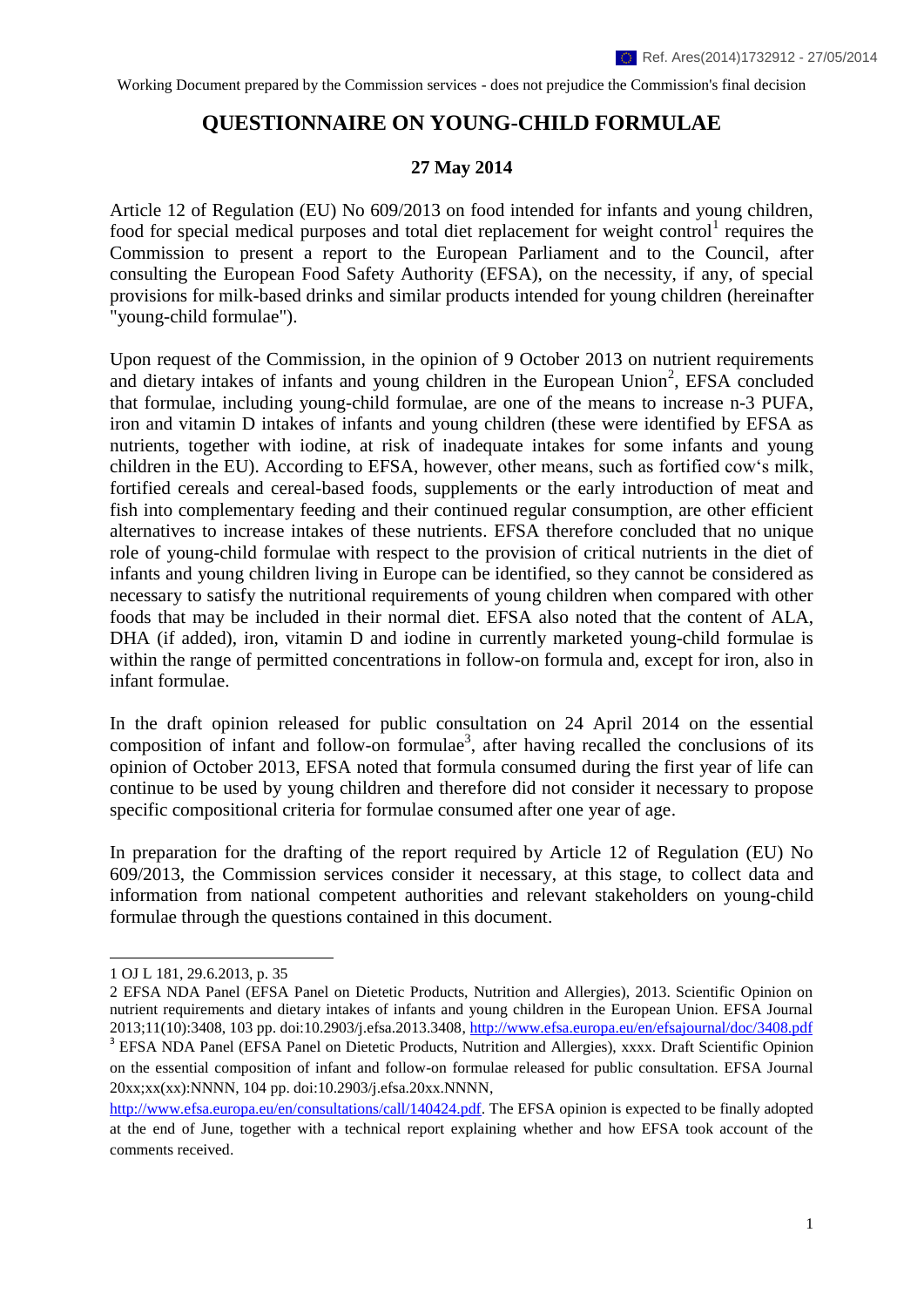This document does not contain questions on scientific aspects related to young-child formulae since these were already covered by the EFSA opinion. In addition, the document does not contain questions on the composition of young-child formulae currently on the market in the EU or questions on the market volume/market share of these products, given that these aspects were covered in the data collection exercise requested by EFSA in preparation for its opinions and carried out by  $AINIA<sup>4</sup>$ .

While we understand that you may not be able to reply to all questions, we would kindly request to provide as many answers as possible where relevant to your authority or association. In case of national competent authorities, we are interested in data specific to the respective Member States. In case of European associations, we are preferably interested in aggregated data at EU level. However, please also provide data related to specific Member States, when available.

Please be as specific as possible in your responses and provide information on the source of the information and on how the info was gathered (e.g. formal survey or other).

Please submit your answers to the questionnaire by **18 July 2014 at the latest**.

Please send your requests for guidance/clarification, answers, and any supporting evidence to:

Francesco Carlucci [francesco-felice.carlucci@ec.europa.eu](mailto:francesco-felice.carlucci@ec.europa.eu) Dora Szentpaly [dora.szentpaly-kleis@ec.europa.eu](mailto:dora.szentpaly-kleis@ec.europa.eu)

1

<sup>&</sup>lt;sup>4</sup> Report of "data collection with respect to the availability and nutritional composition of different types of milkbased drinks and similar products for young children with the denomination of "growing up milks" or "toddlers' milks" or with similar terminology currently on the market in EU Member States, EFSA-Q-2013-00292, <http://www.efsa.europa.eu/en/supporting/doc/505e.pdf>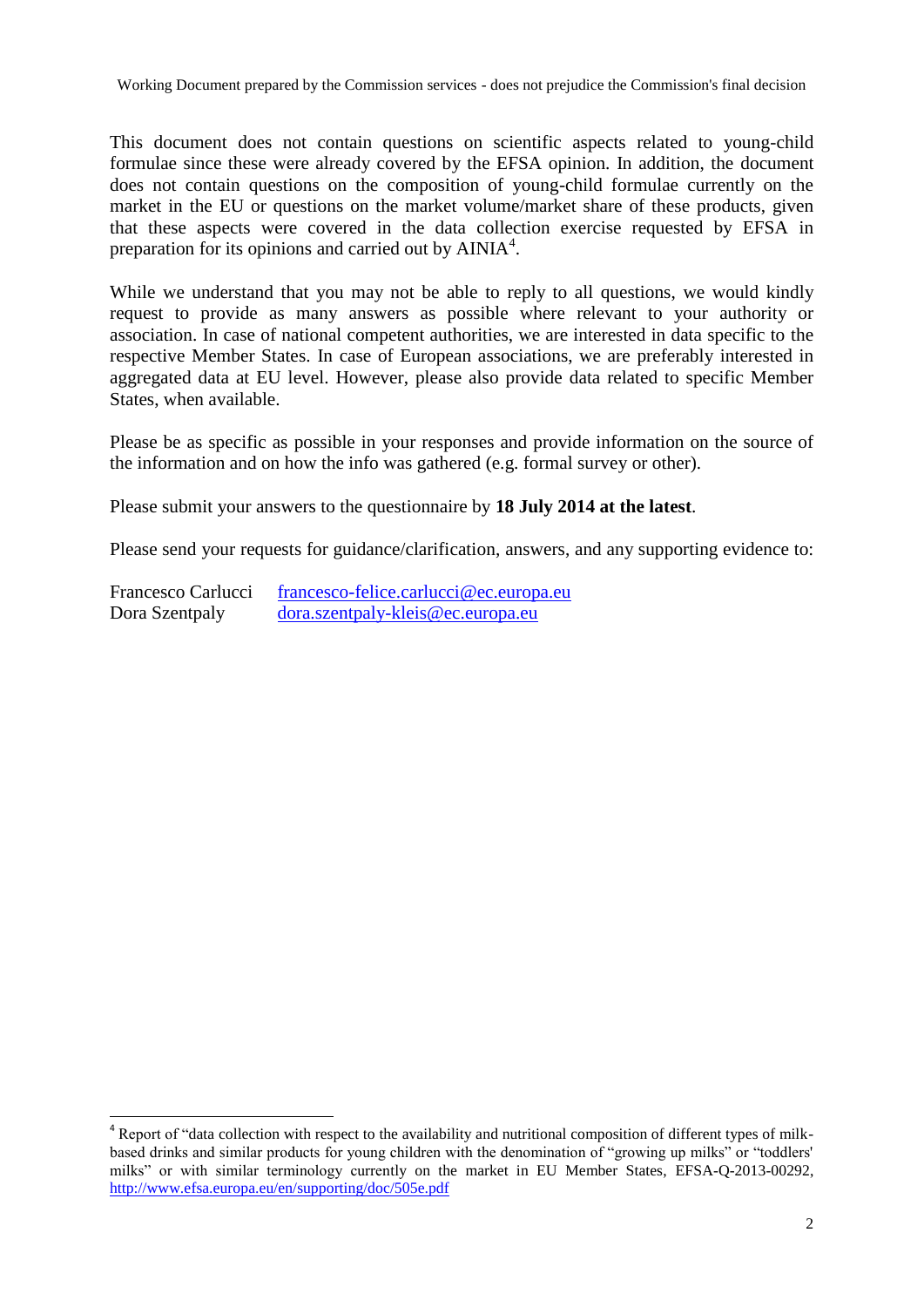## **A. Market data**

- 1. Please provide any available information on the following elements with respect to youngchild formulae:
	- Price of young-child formulae on the market in the EU. Is the price higher than that of infant and follow-on formulae / milk? Are there differences in the price of these products depending on the distribution channel (e.g. purchase via Internet)?
	- Import/export of young-child formulae to and from the EU market (value and main trading partners).
- 2. Please provide any available information on fortified milks. Are you aware of the existence of milks on the market in the EU that are fortified in nutrients of interest to young children (vitamin D, iron, n-3 PUFA, iodine) as highlighted by the EFSA opinion of October 2013? What is the composition of these products? Are they marketed targeting young children or other sub-groups of the general population or the general population in its entirety? What is their price, especially when compared to young-child formulae?

### **B. The marketing of young-child formulae**

- 1. Please provide any available information on the sales denomination used to market youngchild formulae in the EU (e.g. "growing up milk", "toddler milk", or other) and on any particulars provided on a voluntary basis in the labelling and advertising that might be relevant to their promotion.
- 2. Please provide any available information on the following elements:
	- Whether pictures of babies or imaginary characters (e.g. bears or other) are used in the marketing of young-child formulae in the EU;
	- Whether statements indicating the superiority of breastfeeding are used in the marketing of young-child formulae in the EU;
	- Whether the marketing of young-child formulae in the EU makes it possible to make a clear distinction between these products and infant and follow-on formulae.
- 3. Please provide any available information on whether there are young-child formulae placed on the market in the EU which target sub-groups within the range 1-3 years (e.g. products for the age range 1-2, 2-3)? If yes, what are the differences in composition?
- 4. Please provide any available information on whether there are young-child formulae placed on the market in the EU which target specific sub-groups of the young-child population with particular conditions (e.g. lactose intolerant young children or other)?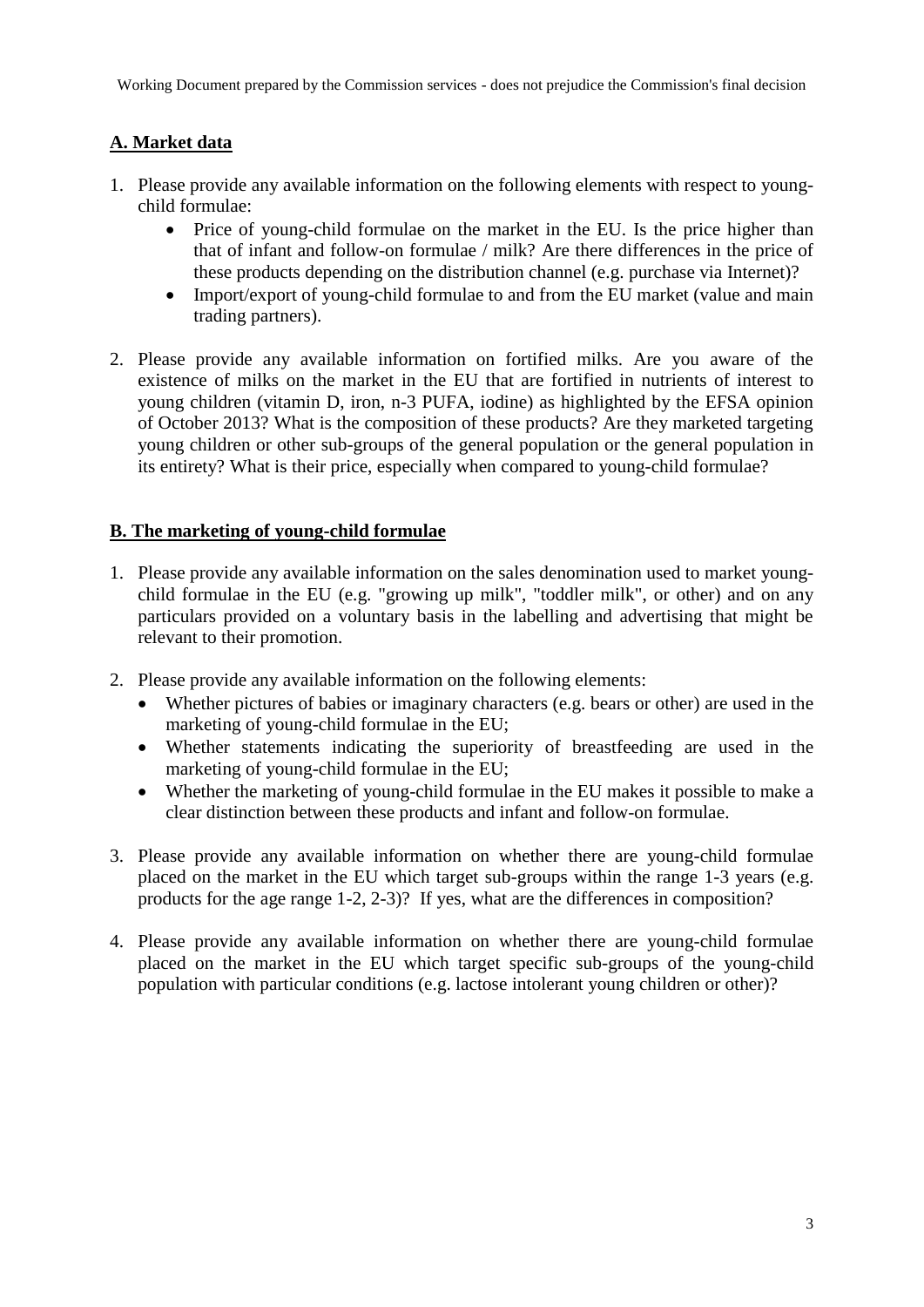### **C. Consumer behaviour**

- 1. Please provide any available information on intakes of breast milk, animal milk (e.g. cows', goats'), vegetable "milk" (e.g. soy), fortified milks and formulae in the diets of young children. In answering this question please identify the type of product, the age range of the population, the frequency and volume of consumption and whether fortified milks or formulae are consumed in addition to breast milk or other milks.
- 2. Please provide any available information on parents and other caregivers' perception, behaviour, interest, understanding and preference with respect to young-child formulae and on how formulae are used in feeding young children. In answering this question, particular attention should be paid to the willingness of parents and other caregivers to pay a price premium for these products and to considerations related to the "convenience" of consuming these products.
- 3. Please provide any available information on health care professionals' perception of formulae in the diet of young children and on specific recommendations they give regarding the dietary intake of milk and/or formulae for young children.
- 4. Please provide any available information on dietary recommendations from national authorities, when they exist, regarding the dietary intake of milk and/or formulae for young children.

#### **D. Legal status and national rules for young-child formulae**

1. Please provide information on whether young-child formulae currently marketed in the EU Member States are notified to national competent authorities as "dietetic foods" pursuant to Article 11 of Directive 2009/39/EC on foodstuffs intended for particular nutritional uses<sup>5</sup>. If this is not the case, please provide information on the legal status of these products and on whether they are notified to national competent authorities in the context of other legislation (e.g. fortified foods, notified pursuant to Article 15 of Regulation (EC) No 1925/2006 on the addition of vitamins and minerals and of certain other substances to foods<sup>6</sup>).

2. Please provide information on whether national rules exist for young-child formulae at Member States' level. Please describe the rules and provide your evidence-based assessment of how these rules are performing with respect to the following aspects:

- Consumers' protection;
- Consumers' choice (variety of products being offered to consumers), information (e.g. level of information on the products) and behaviour (e.g. ability to understand information provided);
- Free circulation of young-child formulae in the internal market;
- Access to the EU market from third countries' operators:
- Competitiveness of enterprises and operating costs, especially SMEs;
- Development of innovative products;
- Price of young-child formulae;

**<sup>.</sup>** <sup>5</sup> OJ L 124, 20.5.2009, p. 21.

<sup>6</sup> OJ L 404, 30.12.2006, p. 26.